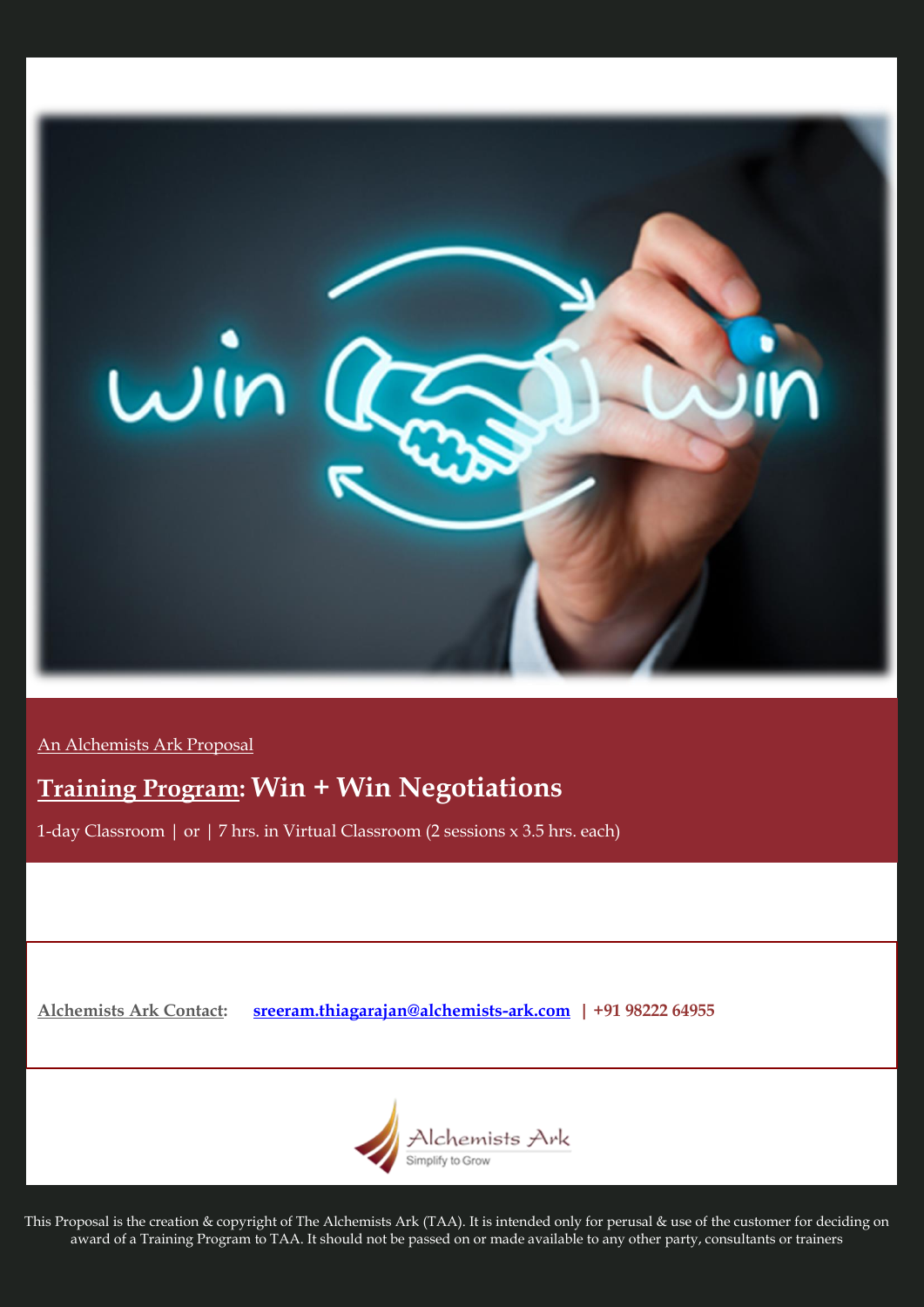

## **Why this 1- day Program on 'Win + Win Negotiations'?**

## **Is this true for you?**

Your Salespersons are often succumbing to Customers' demands. Your Customers claim they are unhappy even after your Salesperson has given away too much! Unable to negotiate better deals, your Salespersons are pushing you for more & more discounts. And, the cycle continues! **Want to break this cycle? Want your Salesperson Negotiating as an Equal?** If this rings a bell, read on!

## **What is the Solution?**

You need to equip your Sales Team with a **Win+Win Way to Negotiate** that takes away the **transactional** nature of Negotiations, to **an enduring relationship** 

## **How will we Understand your Context?**

We will take a **45-min Master-class from the Sponsor**; Also, **speak with a couple of Participants** as soon as we signup! We will also look at Negotiation Preparation Formats, your standard terms and conditions and some Purchase offers from clients

## **What is our Distilled Wisdom on Negotiations?**

**This is a chicken & egg situation**: Customers want to negotiate because they believe Salespersons inflate their prices; Salespersons inflate their quotes because they believe the Customer will Negotiate! As a result, **every Negotiation is transactional and the wear and tear leads to no real relationship with Customers. This can be changed!**

At the heart of the solution lies this Philosophy: **Win+Win or No Deal!** The Salesperson needs to first believe: **The customer needs us as much as we need the customer.** Second is to be **Prepared like a Professional.** When you enter the Negotiation with such a belief**,** plus the preparation required, you treat it like an **Engaging Conversation**, instead of a painful encounter. Thus, you better your chances of getting a Win+Win deal while building **an enduring relationship**

## **What will be the Content of the Program?**

- What are the Beliefs required to handle Negotiations
- Negotiations are Conversations!
- What are the Different Kinds of Negotiators
- What are Typical Ploys used by Negotiators? How to best handle these Ploys
- How to Prepare for a Negotiation like a Professional
- The Structure of Negotiations
- The Actual Negotiation–Phase 1: Building Understanding
- The Actual Negotiation–Phase 2: Proposing, Bargaining & Agreeing
- Closing Energisingly

In addition, a WhatApp Group will be available for 45 days post-program for any clarifications/support **What will be the Outcome of this Program?**

At the end of this program, your team will have the required **beliefs** to Negotiate like an **Equal**. Your team will know how to 'Prepare like a Professional' for a Negotiation. And, they will know how to go about the actual negotiation in a structured manner. Expect participants to learn **a few effective habits** that will go a **long way in helping your sales efforts**!

## **What will be your Investment? What will be the terms?**

**Mode:** 1-day in Classroom |or | 7 hours in Virtual Classroom (2 Nos x 3.5 hr. Sessions) **Trainer:** Thiagarajan Sreeram, Director Alchemists Ark will train, supported by a Consultant **Investment**: **Rs. 1.5 lacs/ batch** *(10-15 participants)* **+ GST**